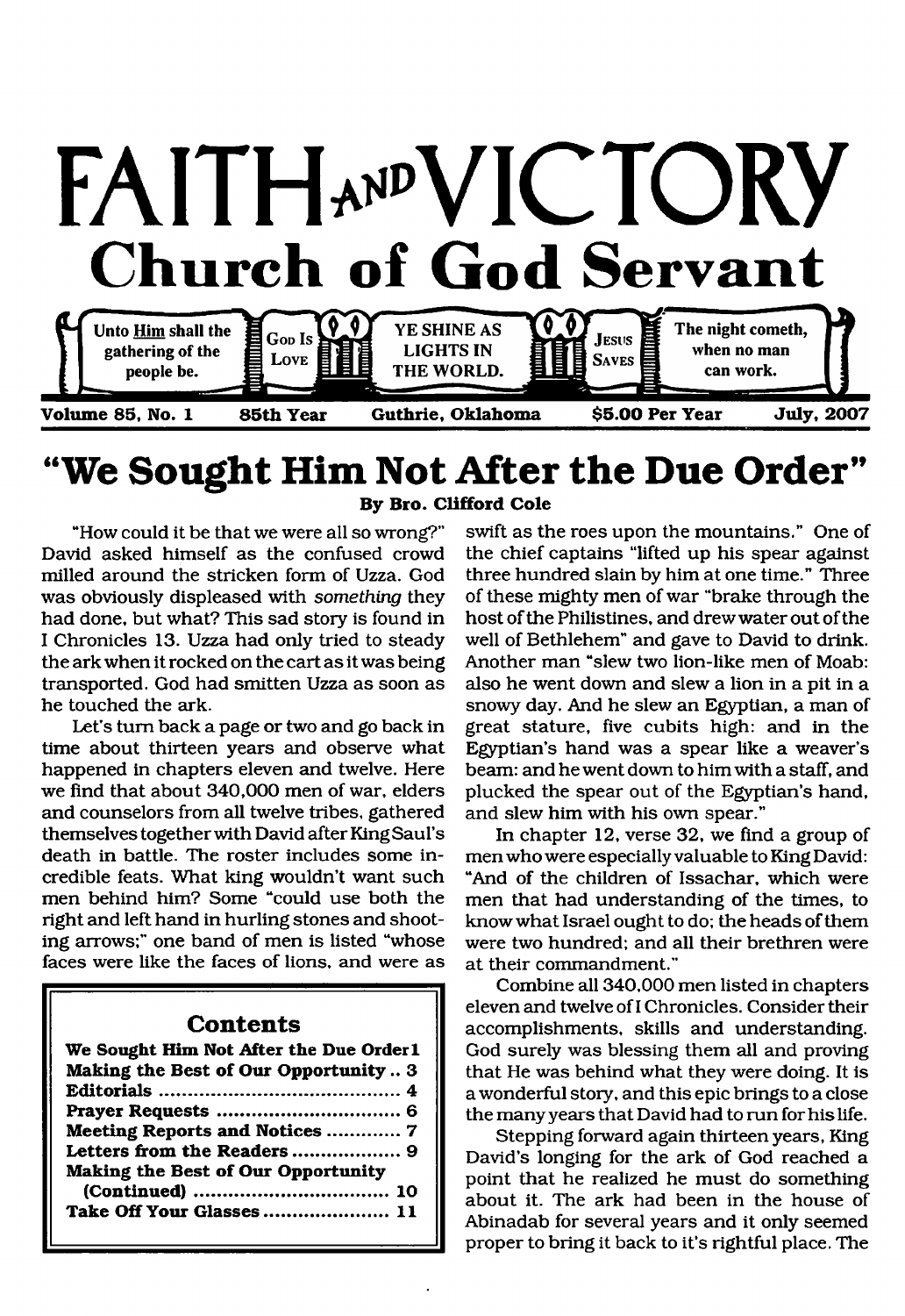start of chapter thirteen tells us. "And David consulted with the captains of thousands and hundreds, and with every leader. And David said unto all the congregation of Israel, If it seem good unto you, and that it be of the Lord our God, let us send abroad unto our brethren everywhere, that are left in all the land of Israel, and with them also to the priests and Levites which are in their cities and suburbs, that they may gather themselves unto us: And let us bring again the ark of our God to us: for we inquired not at it in the days of Saul."

All these thoughts were swirling around in David's mind as he looked down on the still figure of Uzza. God had been blessing the kingdom so wonderfully these thirteen years. Everyone, it seemed, was behind whatever David set out to do. Had not all of his counselors and advisors been unanimous in their consent to bring the ark back to it's former resting place? *"Perhaps that was just the problem"* mused David, now kneeling down beside Uzza. 7 *asked everyone but God*. *In the heat of my spirit, I forgot to ask the Counselor Who never overlooks a single detail.* " Sadly, David rose to his feet and gave the command to carry the ark aside in the proper fashion to the house of Obed-edom.

"The ark of God remained with the family of Obed-edom in his house three months. And the Lord blessed the house of Obed-edom, and all that he had." "And David made him houses in the city of David, and prepared a place for the ark of God, and pitched for it a tent. Then David said, none ought to carry the ark of God but the Levites: for them hath the Lord chosen to carry the ark of God, and to minister unto him for ever." Further down in chapter fifteen, David addressed the Levites, "For because ye did it not at the first, the Lord our God made a breach upon us, for that we sought him not after the due order."

This time around, the Levites were successful in bringing the ark up to Jerusalem. No one died and everyone rejoiced that the ark was finally home. This hard-learned lesson remained with David the rest of his life. We read that he always (except for two more occasions which also had disastrous results) sought counsel from God before he attempted to do anything or engage in battle. God was always faithful to tell him if he should do a certain thing and exactly how he should go about it.

Is it safe to undertake a cause or form an opinion on any matter by just consulting with our own private feelings and past experiences?

The Bible tells us. "For by wise counsel thou shalt make thy war: and in the multitude of counselors there is safety." We understand, then, that we can't trust our own thinking and be successful. What if, however, we consult *everyone* we can think of that could have *any* beneficial words of wisdom before we arrive at a conclusion? Is that enough to move out on? Remember, David sought counsel from everyone he could think of when he wanted to bring the ark of God to Jerusalem. There were a multitude of good men around him—some who were considerably older than he and had much needed wisdom and understanding of the times. If there was a single dissenting voice in the matter of bringing the ark to Jerusalem, we do not know about it. The decision to go ahead with the plan was so obviously right that no one, apparently, spoke up with the suggestion, "Let's pray about it first."

This "obvious thing to do" syndrome sounds eerily familiar, doesn't it? Years before, Joshua and all of the elders and leaders at that time "took of their victuals (*looked at the evidence the emissaries of Gibeon produced)* and sought not counsel at the mouth of the Lord." Imagine the dismay Joshua felt when he realized he and the princes *(elders)* had been tricked! "And all the congregation murmured against the princes."

We do well today to not only consult with each other and hear each other out when there are differing viewpoints on important matters, but also to ask ourselves this simple question, "Have we truly sought God about this?" Even if all human counsel agrees, we will escape some real pitfalls when we simply do not trust what we *all* think *has* to be the right answer. We can do what the folks in Acts 13:2-3 did, "As they ministered to the Lord, and fasted, the Holy Ghost said, separate me Barnabas and Saul for the work whereunto I have called them. And when they had fasted and prayed *(again),* and laid their hands on them, they sent them away."

Another good example of tarrying together before our great Counselor is found in Acts 15:28, "For it seemed good to the Holy Ghost, and to us...."

I'm thankful that we are in the habit of seeking each other's counsel while we seek God's counsel. There is absolute safety in doing this. God does not reveal everything every time to any one certain individual. The folks who gathered together in one place just before the day of Pentecost had only one item on their agenda—get rid of *whatever* might be in the way of God's way so that God's promise to them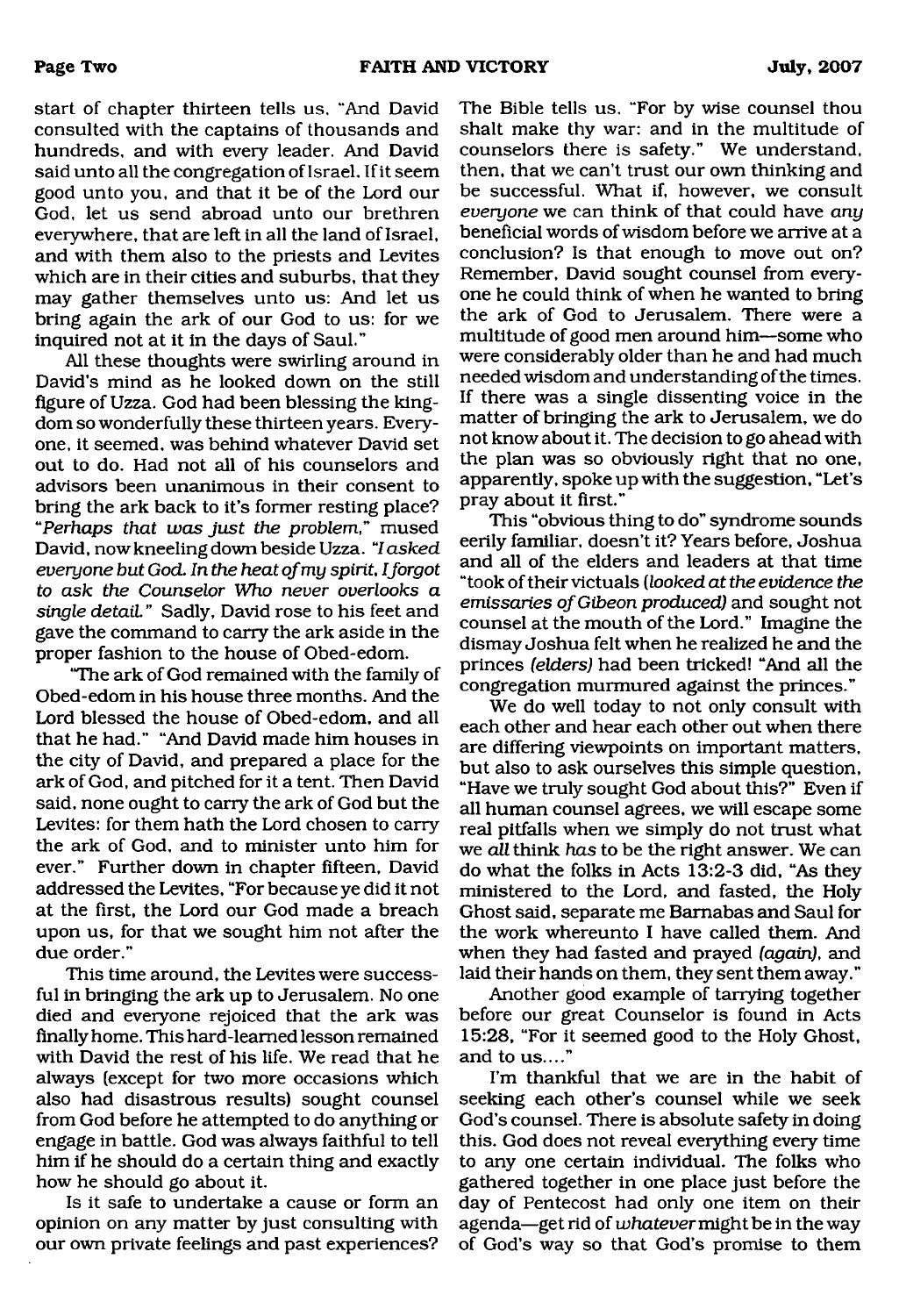would feel welcome. "And when the day of Pentecost was *fully* come, they were all with *one accord in one place.* And suddenly there came a sound from heaven as of a rushing mighty wind, and it filled all the house where they were sitting...."

Is it possible for everyone to be in agreement with each other and the Holy Spirit on any certain matter like we read in so many places in Acts? We know that it is God's will for it to be so judging from Jesus' prayer for us to "be one" even as He and His Father are one. The requirements for this are evident in the Scriptures: "Be in one accord in one place *(lose my own individual opinions on all matters)* with prayer and fasting" until God's answer becomes apparent. Let's personally ask ourselves these questions: "Am I willing to take the time for this to happen? Am I willing for "my idea" to be laid on the altar and sacrificed?" May the Lord help us to recognize the unanimous decision of all that come together *only* after God has spoken His mind and not before, even if the answer at first might seem so obvious to the collective senses.

# $---20(0-2-1)$ **Making the Best of Our Opportunity Sis. Charlotte Huskey**

Jesus said, "I must work the works of him that sent me. while it is day: the night cometh, when no man can work." John 9:4.

Will our opportunity to share the gospel be prohibited in the next decade? Young people are being taught that, "Christianity is the enemy of progress." Matt Kaufman reported in the *Citizen* magazine, "What is taught in many college classrooms today is that Christianity brought on the Dark Ages, held back science, imposed superstition, promoted slavery, oppressed women and minorities, fostered brutal imperialism and generally caused or aggravated a host of evils throughout history." What kind of opportunities will believers have when the generation of students who believe that Christianity brought on the worlds ills take over our nation's leadership? Some of today's leaders seem to have that opinion already.

*World Net Daily* reported that Anthony Mirto and Ernest Simpson, with Gideon's International, were criminally charged after handing out Bibles near a school in Key Largo, Florida. Their first charge was for trespassing. When that charge was dismissed, the Monroe County officials then charged the men under a state law that bans anyone from being within 500 feet of school property without authorization or legitimate business. "This obviously is unconstitutional for several reasons," Cotman said. "TheFirst Amendment gives you a right to be out there and engage in speech. Does this mean that anyone who uses the sidewalk or highway is in violation?" Is giving a Bible to a minor already a crime to our political correct officials? If so, we have strayed far from the principles that made our nation so great and gave Americans religious freedom. How many of these freedoms will be ours in a few more years? Should we not be making better use of our opportunities while we have the liberty to do so?

We have many songs in the *Evening Light Songs* book that encourage us to spread the message of salvation: "Do we well, my precious brethren? While they starve and die for bread; we with heaven's richest blessings are so bountifully fed. If we tarry till the morning, mischief shall our souls be fall. Go and tell earth's dying millions, there is bread enough for all." *ELS* # 451.

"Have we done what we could leading souls out of darkness into light that is shining through heavenly gates?" *ELS* #254.

"The Shepherd dear, aloud doth weep Because one lamb afar doth roam; The ninety-nine He'll safely keep, We'll seek that lamb and bring it home." *ELS* # 323,

Jesus said, ".. .Suffer little children to come unto me, and forbid them not: for of such is the kingdom of God." Luke 18:16. There are children in every neighborhood who do not know of Jesus' saving grace. Some have only heard the name "God" or "Jesus" used in cursing. In my childhood, most every child had a grandparent, aunt or uncle who had some Christian principles. Today two or three generations of the same family are, or have been, incarcerated. The majority of other parents are so busy serving the American idols of sports, entertainment, sensuality, the arts or material prosperity, that they are not taking the time to train their children in what is most necessary. Some do send their children to church where they are

(Continued on page 10.)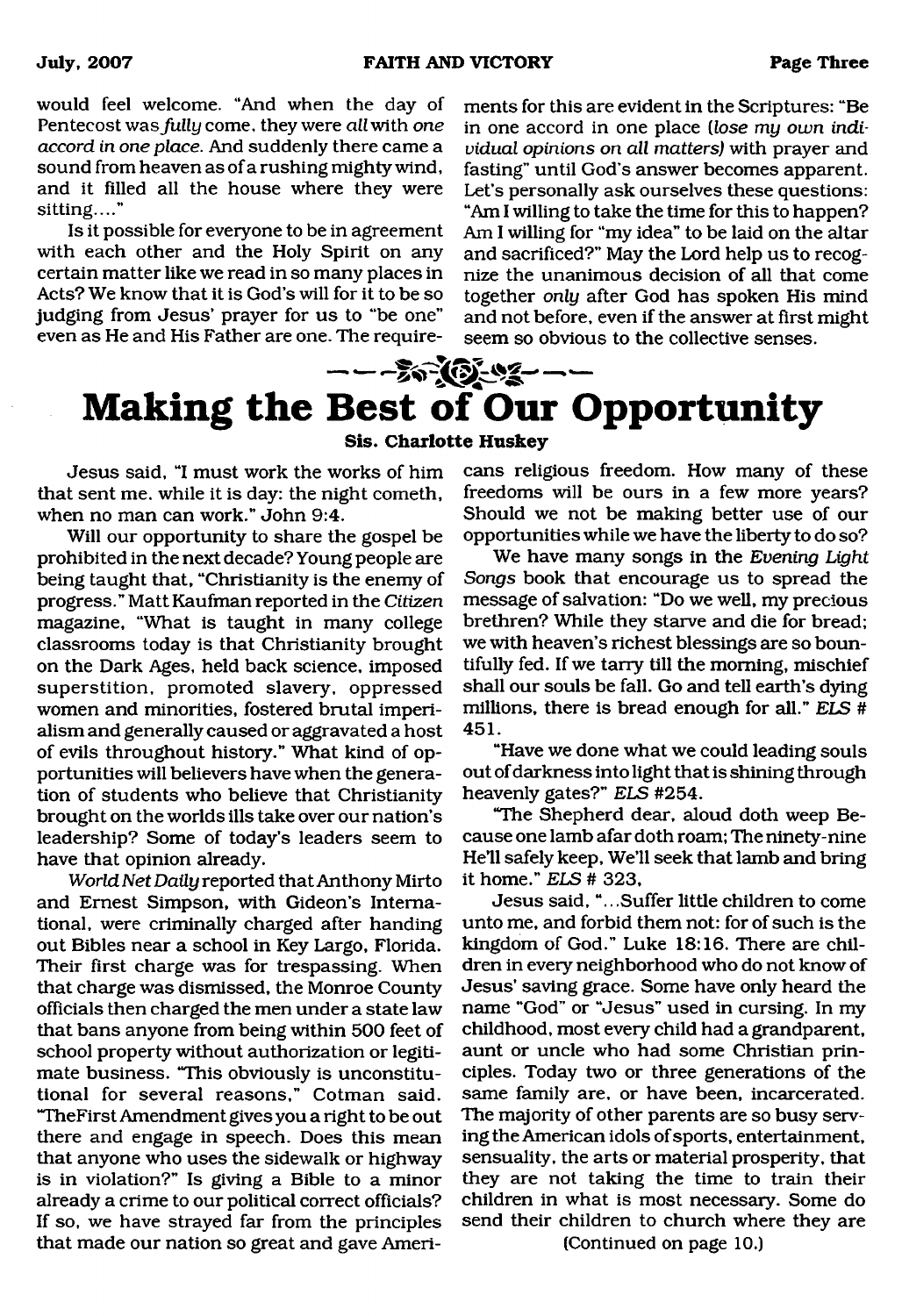# **FAITH AND VICTORY 12 PAGE HOLINESS MONTHLY**

This non-sectarian paper is edited and published in the interest of the universal CHURCH OF GOD each month (except August of each year, and we omit an issue that month to attend camp meetings), by Willie Murphey, and other consecrated workers at the FAITH PUBLISHING HOUSE, 4318 S. Division. Guthrie, OK 73044.

Notice to subscribers: When you move or change your address, please write us at once, giving your old and new address, and include your zip code number.

Dated copy for publication must be received by the 18th of the month prior to the month of issue.

### **SUBSCRIPTION RATES**

#### . . . . . . . . .

Single copy, one year......................................................\$5.00 Package of 5 papers to one address, one year ......... \$20.00 Larger quantities are figured at the same rate.

This publication teaches salvation from all sin. sanctification for believers, unity and oneness for which Jesus prayed as recorded in John 17:21, and manifested by the apostles and believers after Pentecost. By God's grace we teach, preach, and practice the gospel of the Lord Jesus Christ-the same gospel that Peter, John, and Paul preached, taught, and practiced, including divine healing for the body. James 5:14-15.

Its motto: Have faith in God. Its object: The glory of God and the salvation of men; the restoration and promulgation of the whole truth to the people in this "evening time" as it was in the morning Church of the first century: the unification of all true believers in one body by the love of God. Its standard: Separation from sin and entire devotion to the service and will of God. Its characteristics: No discipline but the Bible, no bond of union but the love of God, and no test of fellowship but the indwelling Spirit of Christ.

Through the Free Literature Fund thousands of gospel tracts are published and sent out free of charge as the Lord supplies. Cooperation of our readers is solicited, and will be appreciated in any way as the Bible and the Holy Spirit teach you to do or stir your heart. "Freely ye have received, freely give." Read Ex. 25:2:1 Chron. 29:9; II Cor. 9:7: and Luke 6:38.

Freewill offerings sent in to the work will be thankfully received as from the Lord. Checks and money orders should be made payable to Faith Publishing House. All donations are tax deductible.

A separate Missionary Fund is maintained in order to relay missionary funds from our readers to the support of home and foreign missionaries and evangelists.

In order to comply with Oklahoma laws as a non-profit religious work, the Faith Publishing House is incorporated thereunder.

The *Faith and Victory* is published monthly, except August, for \$5.00 per year by:

**FAITH PUBLISHING HOUSE** 

**P. O. Box 518. 4318 S. Division. Guthrie, OK 73044 Office phone numbers: 405-282-1479, 800-767-1479; fax number: 405-282-6318. Internet address: <http://www.faithpublishing.com>**

**Postmaster: Send address changes to:** *Faith and Victory,* **P. O. Box 518, Guthrie. OK 73044.**



"Christ is our Captain, he'll pilot us o'er, Life's raging sea, to that bright, happy shore;

'Mid the rough billows, tho' fast they may come, Safely he'll gather us home. "

Amid the gentle melody of the crystal pure water rippling over the smooth stones of the nearby stream and the colorful birds dancing from limb to limb in the lattice work of

tree branches overhead, Adam and Eve communed with the Master Creator in the splendor of their Garden paradise. As they reposed in this rapturous setting, their peaceful thoughts were not suddenly interrupted by the whine and needle sharp stings of mosquitoes. Oh, what changes have taken place in the lives of mankind since our forefathers yielded to the beguiling arguments of the wicked one and were driven from the beautiful Garden of Eden. Sorrow and suffering have afflicted the habitation of all the generations of man following that woeful day. Many today would like to duplicate those blissful conditions with the wealth they possess. But alas, all the silver and gold in the world will not purchase an environment of such pristine glory.

The habitation we find ourselves in today is beset with many evils. Sin is running rampant in our land, and the hearts and minds of the people are filled with violence and wickedness. Multitudes of humanity are in a mad rush to perdition. Yet. in the midst of a crooked and perverse generation, God still has a people who love Him and their foremost desire is to please Him and do His will. They are not following the downward course of this world, for their focus is on the precious Son of God. It is not easy to counter the momentum of the masses and live a holy life, but by the power of God working in us we are well able to be overcomers instead of losers. One song says, "Like a rock in the billows I would fearless stand And defy the threat'ning blast; For the Savior holds me by the hand. Till the raging storm is past."

While our soul is attached to this mortal house of clay, we are going to have trouble. The book of Job declares, "Man *that is* bom of a woman *is* of few days, and full of trouble." Job 14:1. The wonderful thing about being a child of God is that we have Him to help us with these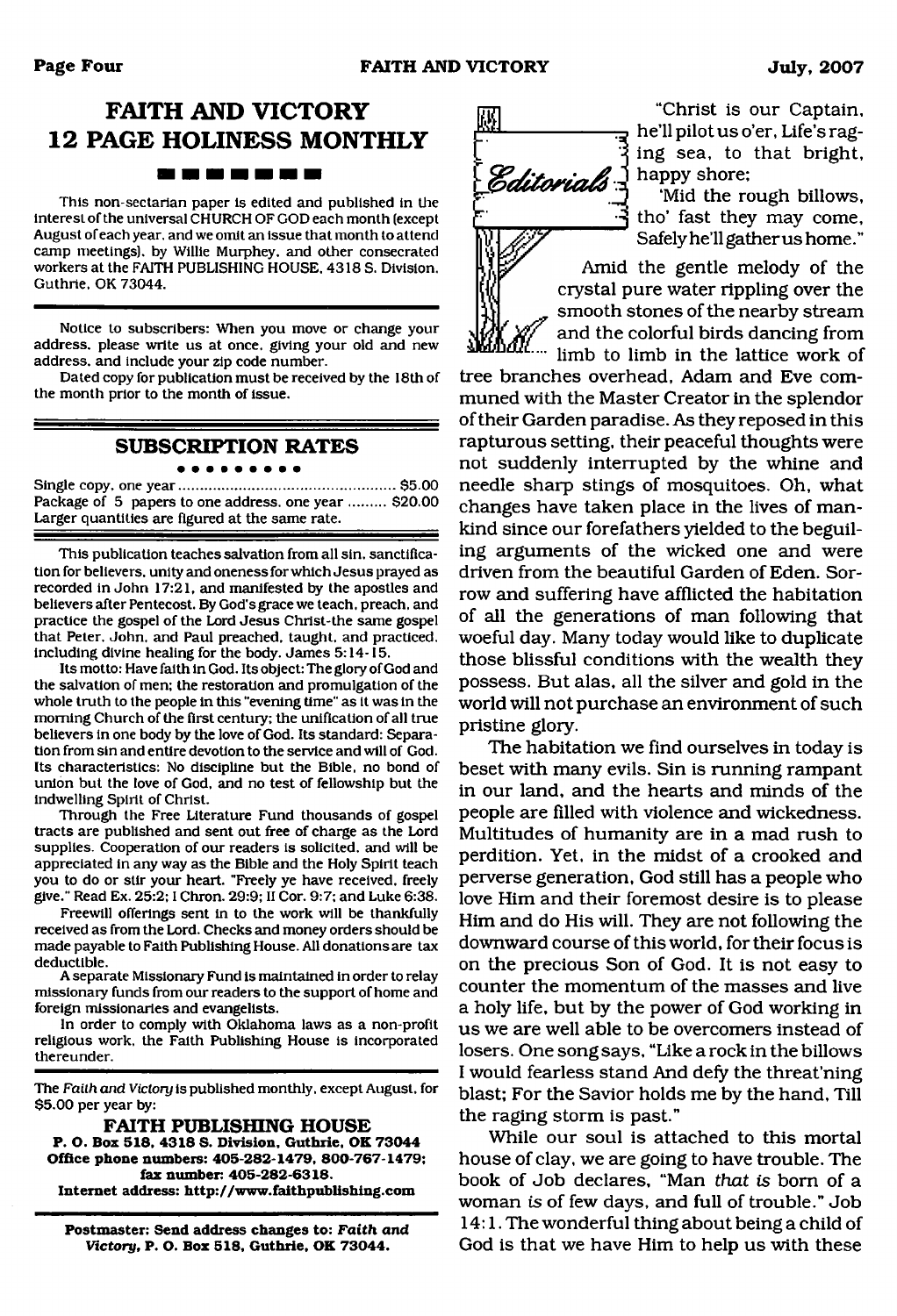hard times. Our resolve should be like the three Hebrew children when they were required to bow down before the golden image or be thrown into the fiery furnace—"If it be so. our God whom we serve is able to deliver...But if not, be it known unto thee, O king, that we will not serve thy gods, nor worship the golden image which thou hast set up." Daniel 3:17-18. These young men were not being rebellious, they were devout worshippers of the true God of Heaven, and God did not fail them. He allowed them to go through the furnace, and He was with them all the way. Their courage in this trying time is still being told of and has been an inspiration to many troubled souls through the years.

David was beset with many troubles in his lifetime and his testimony was, "This poor man cried, and the LORD heard *him,* and saved him out of all his troubles." Psalm 34:6. What reassurance and confidence this should give us as the dark clouds rise on our horizon. God is still on His throne, and He takes delight in helping those who call on Him and trust Him. Sometimes the Lord does not immediately take us out of the trouble but gives us grace, power, protection and comfort in the midst of our fiery trials.

When David was having trouble, notice what he was doing. "Now, behold, in my trouble I have prepared for the house of the LORD an hundred thousand talents of gold, and a thousand thousand talents of silver; and of brass and iron without weight; for it is in abundance: timber also and stone have I prepared; and thou mayest add thereto." I Chronicles 22:14. David was not waiting for times of prosperity to do something for the Lord, He had a vision of building a beautiful temple for the Lord and was busy gathering supplies to fulfill that dream. When one is in the depths of trial, if they will occupy themselves in the service of the Lord, it will most certainly bring Him nearer to them.

Paul and Silas had their share of trouble. They were beaten and had their feet held fast in the stocks of the inner prison, and there, in the darkness of the midnight, they began to sing praises to God. Their bruised and bleeding bodies did not take away the joy that filled their heart. Their voices in the darkness caused God to move on His throne and bring deliverance from their bondage.

Jonah certainly found himself in a predicament. He was trying to run away from serving the Lord and was thrown into the troubled sea.

A huge fish was prepared to catch him. Jonah made an altar of prayer in this most peculiar place, and in his distress he called mightily on the Lord. His prayer was heard and answered. The ears of the Lord are especially tuned to a sincere prayer of repentance.

"Offer unto God thanksgiving; and pay thy vows unto the most High: And call upon me in the day of trouble: I will deliver thee, and thou shalt glorify me." Psalm 50:14-15. If we expect the Lord to help us in our troubles, it is only fair for us to fulfill our promises to Him and others. The Lord deals truthfully with us, and we must also be faithful in our obligations. There may be times that we are unable to meet our obligations. Indeed, that may be the nature of our trouble, but as we do what we are able, God will honor our effort. Our soul can be clear before Him, and we may freely seek His help.

A thankful person is much more likely to notice what God is doing for them. Their mind is dwelling on the more positive things of life and that promotes faith in the heart and brings the Lord close to them. A negative person fails to see the hand of God, and it is much harder for them to believe in their time of trouble. When the Lord does answer their prayers, they probably will barely notice because they are so consumed with themselves.

The soul that is in trouble should be encouraged to seek the Lord. There is much comfort that may be obtained from the Scriptures, for the Lord knows the weakness of mortal man and has abundantly provided the source of encouragement they need. As we resist the devil and draw nigh to Him, we can be assured that He will draw nigh to us. For, "...in thy presence *is* fulness of joy; at thy right hand *there are* pleasures for evermore." Psalm 16:11.

The Lord blessed us to mail *The Beautiful Way* papers and *Bible Lessons* for another quarter on June 18. The lessons beginning July 1 are about Jesus: The Son of the living God; Our Savior; Our Redeemer; Lord of All; The Great Physician; Our Bridegroom; The Prince of Peace; The Gospel Seed and Four Kinds of Ground; Jesus' Teaching Concerning Adultery; Jesus Christ Warns of Hell Fire; Teaches Us Forgiveness; About Prayer; Christ's Warnings Against Covetousness; and The Bread of Life.

The 64-page *Bible Lessons* quarterly or *The Beautiful Way* junior and primary children's papers are available from Faith Publishing for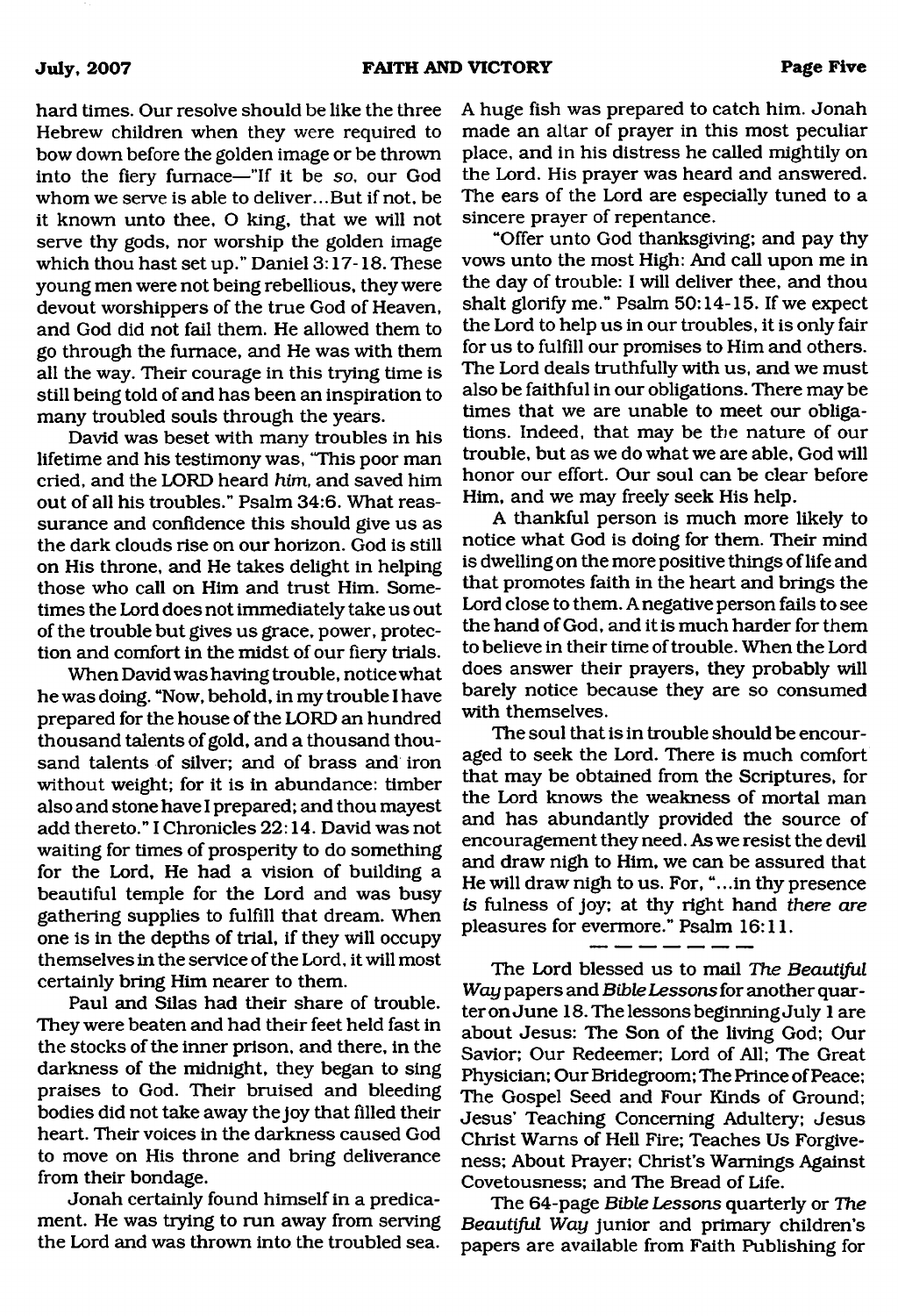\$1.50 plus shipping for a single issue, or a one year subscription is available for \$5.00. If you would like these materials to aid your study of the Scriptures, then be sure to let us know. We believe they will be a blessing.

Oklahoma has been receiving an unusually large amount of rainfall this early summer, and on June 30, the Cottonwood Creek, that flows through Guthrie, once again overflowed its banks. The water did not get as high as was forecasted, and we thank the Lord for that. We still own the property where the Print Shop used to be located, and in light of the forecast for a major flood, we sandbagged the entryways to the building. We appreciate the Lord sparing us from damage in this flood.

Sis. Waneta Creel, a sister in the Guthrie congregation, had over one foot of water flood into her home. It has done much damage, and she would like to be able to permanently move from her present location. Pray that the Lord will work things out for her regarding this burden. Remember her for the needs of her physical condition also. She is not a well person, and the added stress of this disaster has been very taxing to her.

The US postage rates have gone up significantly on periodicals, and the international periodical class has been completely discontinued. These changes are having a major impact on our publications and the cost of sending materials. We have been considering the various possibilities available to us and are praying that the Lord would direct us in these changes.

To mail a single *Faith and Victory* of the previous size, to most countries, will now cost \$ 1.80 in postage for each issue. For this reason we feel we should reduce the number of pages to 12 and use a lighter weight paper to bring the total weight below one ounce. This would reduce the postage to 90 cents each. Also, folding the paper in half would allow the domestic papers to be mailed at a lesser rate. We desire your prayers that the Lord would give us wisdom in these matters.

According to our usual policy, we will not publish an August issue of the *Faith and Victory.* We hope to see you at the National Camp Meeting at Monark Springs, MO.

> —Bro. Willie E. Murphey [wemurphey@yahoo.com](mailto:wemurphey@yahoo.com)



LA—Bro. Waymon Skaggs of Rolla, MO is very ill. Please help us pray for them. They love the Lord and are trusting Him. Pray that their faith holds fast. — Sis. Gladys Cashio

WV—Dear Ones, We would like to send out an urgent prayer request for Kevin's Uncle, Nelson Waid, who lives in West Virginia. He has 12 blocked arteries, and the doctors are planning to do a four-way bypass on Monday afternoon. We would surely appreciate it if you all could add him to your prayer lists, and if you would, please pass on this request to others to pray. Thank you so much, and God bless,

—Bro. Kevin, Sis. Cheryl and Zachary Smith

— •icsjB S'. i.

# **Standing Prayer Requests**

Bro. Carlos Arriaga Sis. Mamie Butcher Sis. Gladys Cashio Sis. Helen Carson Sis. Waneta Creel Sis. Dorall Forbes Sis. Evelyn Fredrickson Bro. Troy Gentry Bro. Lee Hilton Bro. Mark and Sis. Darlene Knight Sis. Juliette Lounds Sis. Melba Powell Bro. Jerry Quave Sis. Olene Rector Sis. Anna Severs Sis. Cheryl Smith Bro. Michael Smith Bro. Edward and Sis. Gloria Taylor The Mitch Taylor family Sis. Anneta Williamson Sis. Lula Williamson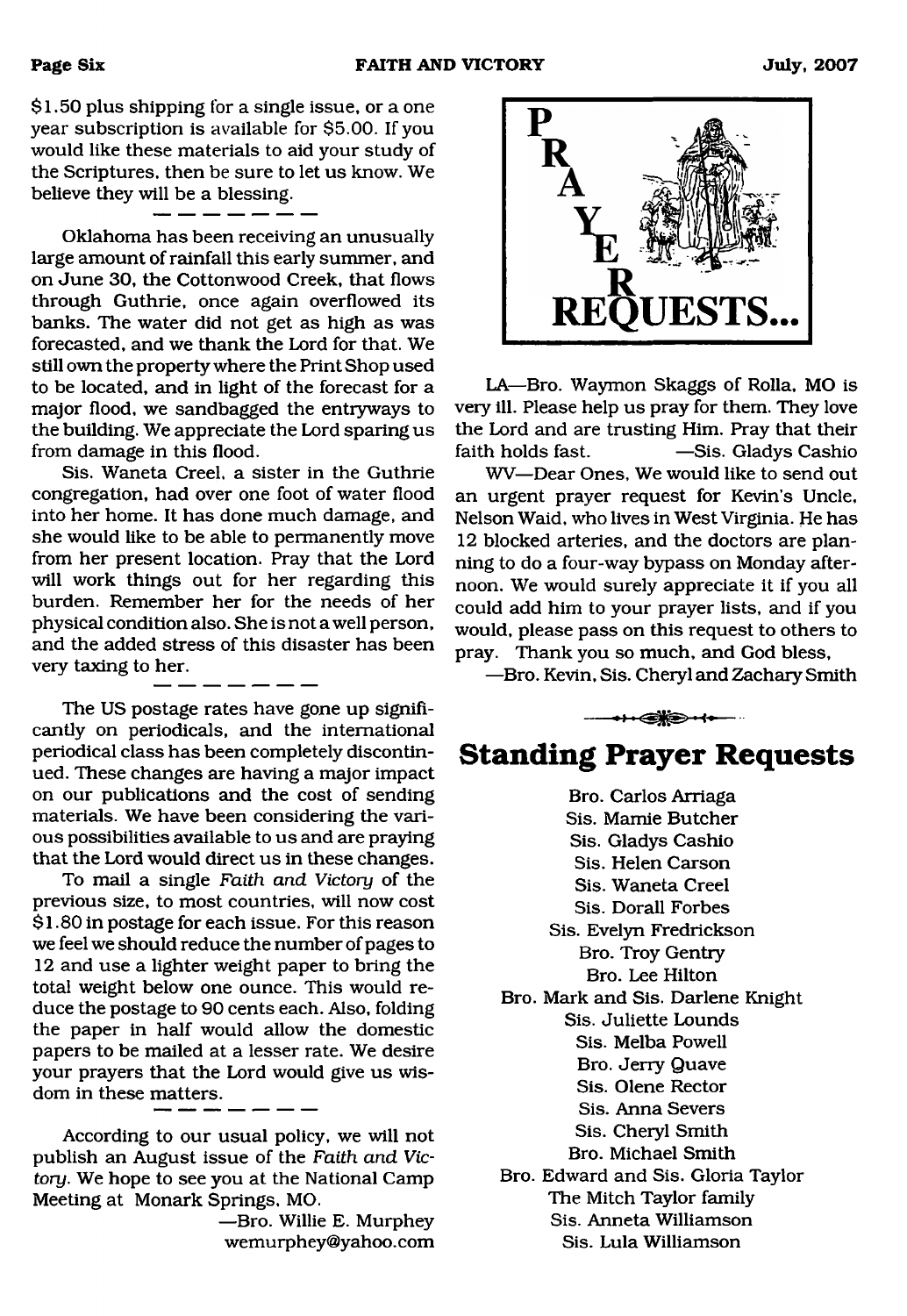# **SPECIAL NOTICES**

### **MESSAGES BY BRO. OSTIS B. WILSON**

Bro. Ostis Wilson spent his entire life preaching, teaching and ministering in many congregations throughout the United States. He was gifted of God and an esteemed minister, noted for his in-depth knowledge of the Scriptures and his ability to preach in a clear, straightforward and effective manner. His life was one of service to others, which he did with humility of spirit and magnanimity of heart. Whereas his messages covered a wide range of subjects, his overriding theme seemed to center around Christian conduct.

A 12 CD collection of 529 messages delivered by Bro. Ostis Wilson are now available. Cassette tapes of these messages, recorded over a 17-year period, have been compiled into this convenient collection recorded in MP3 format at 48 kbps. This format will play on MP3 players and microcomputers using Windows Media Player, or comparable media player software.

This collection also contains an index that includes the track number, followed by the message number and title, the date the message was preached, the length of the message, and a general category under which the message is classified.

You may obtain this edifying collection for only \$22.00 from Bro. Clifford Smith, 7298 Park Terrace Dr. NE, Keizer, OR 97303. Phone: (503) 581-4575. Email: [cliffordsmith@comcast.net](mailto:cliffordsmith@comcast.net)

The messages are also available on the internet for download, or they can be listened to at [www.churchofgodeveninglight.com](http://www.churchofgodeveninglight.com)



**Collection of 12 CD's containing 529 messages by Bro. Ostis Wilson.**

# **M E E T IN G D A TES**

**National (Monark Springs, MO)**—July 20-29 **Myrtle, MO (Camp Meeting)**—August 3-8 **Boley, OK (Camp Meeting)**—August 15-19 **California State (Pacoima)**—August 17-26 **Spooner, WI (Tent Meeting)**—August 22-26 **Wichita, KS (Fall Meeting)**—September 16-23 **Holly Hill, SC (Fall Meeting)**—Sept. 30-Oct. 7  $-$ 

# **M E E T IN G NO T IC ES**

# **NATIONAL CAMP MEETING MONARK SPRINGS, MO**

The National Camp Meeting of the Church of God will be held, Lord willing, at Neosho (Monark Springs), MO, July 20-29, 2007. All are cordially invited to come and bring others to enjoy the blessings we are expecting from the Lord.

The Monark Springs campground is located approximately five miles east of Neosho, MO. It is one mile east and 3/4 mile south of the intersection of Highways 86 and 59.

If you travel to Neosho by bus, you may telephone the campground, (417) 472-6427, or Bro. Mike Hightower, (417) 451-3636, for transportation.

The camp meeting is conducted on a freewill offering basis. There is no charge for meals or lodging on the campgrounds. You are welcome to come and enjoy the meeting. We are confident God will supply every need. Meals will be served in the dining hall. Dormitory space and trailer spots are available on a first-come basis. Family units are also available.

The business managers are Randel Bradley (see address and telephone number below), and Mike Hightower, 13974 Newt Dr., Neosho, MO 64850. Phone, (417) 451-3636.

### **Instructions For Making Dormitory Reservations**

Call DeLoris Bradley (620-226-3390). If no answer, please leave a message on the answering machine or e-mail [<rdbradley@ckt.net](mailto:rdbradley@ckt.net)>. I will call or e-mail to confirm.

Please provide the following information so I can accommodate each one better:

Name and phone number

Date of arrival

Date of departure

Number of adults and children in party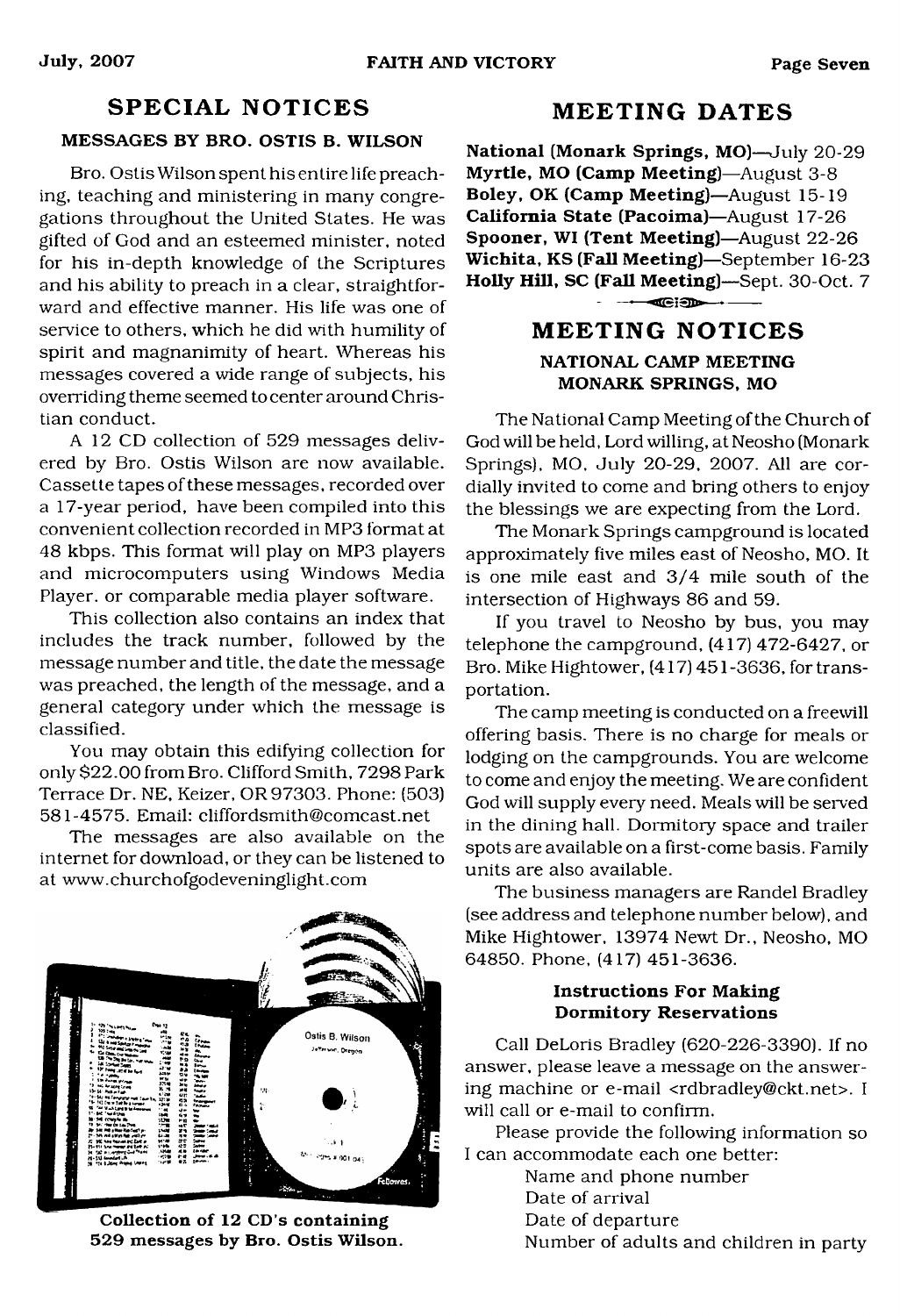Things to keep in mind:

Bring your own bedding, if possible.

If you leave after the weekend be sure to let me know, even if you are returning the next weekend.

No young people or children are to stay alone in cabins or family units.

After Wednesday, the rooms start clearing out, so you might want to keep that in mind.

We have a boys' and a girls' dorm—if your child is staying in one of these, we ask that you feel the responsibility of staying also for at least one night.

There is a mens' dorm, ladies' dorm and a ladies' dorm for the handicapped.

We want everyone to come and enjoy the fellowship of kindred hearts while we worship the Lord together.

Come praying that the Holy Spirit will have full reign in all that we, as a group, do, from the dorms to the kitchen, and in cleaning and keeping our grounds orderly. Parents or guardians, please keep your children in services with you. I believe God would be pleased if we observe these things and will meet with us under the tabernacle in a greater way.

Love and prayers,

—DeLoris and Randel Bradley 1540 2000 Rd. Bartlett, KS 67332

#### **MYRTLE, MO, CAMP MEETING**

The Myrtle Camp Meeting will begin, Lord willing, on Friday morning, August 3 and continue through Wednesday morning, August 8, 2007. We would like to invite everyone to come and stay for the whole meeting. There will be two services daily, 10:30 a.m. and 7:00 p.m., and afternoon services during the weekend, as announced. The last service will be the Wednesday morning service. We are praying for a Holy Spirit led and anointed meeting and ask the prayers of all the saints for this meeting. All who can are urged to come and be a part. We have electrical hook-ups for campers and motor homes, a dormitory for the brothers and one for the sisters, and a limited number of cabins. Please bring your own bedding, if convenient. Provisions will be made to care for all who come. The meeting expenses will be met by free-will offerings.

For more information contact Bro. Harlan Sorrell, (417) 938-4336, or Sis. Carol Sorrell, (417) 938-4493. The campground phone number is (417) 938-4682.

#### **CALIFORNIA STATE CAMP MEETING**

The California State Camp Meeting will be held this year from August 17-26 at the campgrounds located at 12312 Osborne Place, Pacoima, CA 91331.

The first service will begin 7:30 p.m. Friday, August 17, with three services daily thereafter. For more information, contact either the Sunset Guest Home at (818) 899-2022, Bro. Paul Phillips at (661) 251-6956, or Bro. Herbert Clay at (818) 897-1396.

#### **BOLEY, OK, CAMP MEETING**

The camp meeting at Boley, OK, Lord willing, will held August 15-19. There will be services nightly, Wednesday through Saturday, at 7:30 p.m. On Saturday there will also be services at 11:00 a.m. and 2:30 p.m. On Sunday, Sunday School will begin at 9:45 a.m., morning worship at 11:00 a.m. and afternoon service at 2:30 p.m. There will be no service Sunday night.

All are cordially invited. Come praying that the Lord will pour out a special blessing to each one. For further information contact Sis. Savannah King at (918) 667-3654. Sis. Anna Mae Thompson, Pastor.

## **SPOONER, WI, TENT MEETING**

Lord willing, this meeting will begin Wednesday, August 22, at 7:00 p.m., with services daily at 10:30 a.m. and 7:00 p.m. through Sunday, August 26.

Come for a blessing and to be a blessing, and please support the tent meeting with your prayers.

There will be some accommodations, but please call for arrangements. Bring your own bedding and linens if possible. Be prepared for cold nights. We give everyone a special invitation to come and be with us to enjoy God's many blessings of love. For more information contact Bro. Ron and Sis. Martha Zacharias at (715) 635-2994.

#### **W ICHITA, KS, FALL MEETING**

The Wichita Fall Meeting will be held September 16-23 if the Lord so wills. God and the Holy Spirit will be the director and leader of the meeting. All who feel led to come, please join us and help in the battle.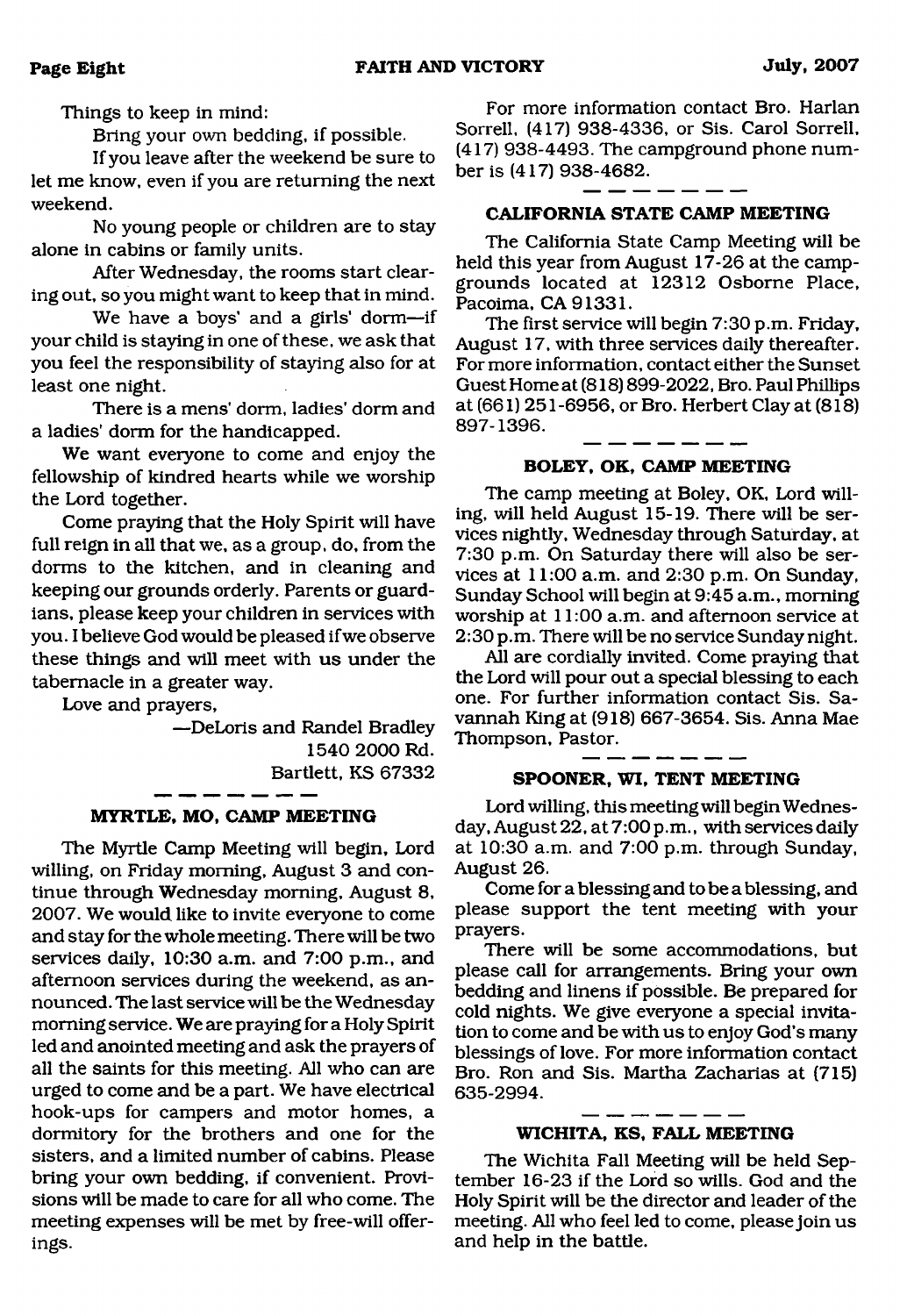On Sundays we will have three services and Sunday School, which starts at 9:30 a.m. Monday through Saturday there will be two services daily— 11:00 a.m. and 7:00 p.m.

The chapel is located at 2509 North Grove St. You can take 21<sup>st</sup> St. from the West or the East to Grove St. and turn to the North and go 3 blocks to 2509. If you need to contact someone, you may call: Bro. Emmanuel Gracey at (316) 778-1848 or Bro. Theodore McCray at (316) 682-5132. The chapel phone number is (316) 267-9582.

#### HOLLY HILL, SC, FALL MEETING

The saints at Holly Hill, SC would like to announce that our fall meeting will start on September 30 and go through October 7, Lord willing. For further information contact Bro. Floyd Crummie (803) 496-5768 or Bro. Clinton Crummie (803) 496-7354. For sleeping arrangements contact Sis. Beverly Pratt (803) 496- 3057.



SC—Greetings from the saints here at Holly Hill, we are happy to report that we are still pressing onward. The Lord has been good to us and He is still blessing His work here.

We had such a wonderful and joyful time in the Lord during our camp meeting. The Holy Spirit led in every service. Several souls sought help for their need. We are so thankful for the ministers that the Lord sent our way.

Pray for us here at Holly Hill. There are some sick saints here that we would like prayer for. Pray that we will stay in the Truth. Yours in Christ, — Bro. Floyd Crummie

OK—Dear Bro. Willie and Sis. Neta: Greetings of Christian love. We are so glad and thankful to be in and to be a part of the family of God. It is wonderful to have God as our Father and Jesus as our Brother. In order for this to happen, Jesus took part of our human nature that we might be partakers of His Divine nature. This was all brought about by Jesus shedding His blood for us, and by us believing and accepting His blood as atonement for our sins. "...Unto him that loved us, and washed us from our sins in his own blood. And hath made us kings and priests unto God and his Father: to him *be* glory and dominion for ever and ever. Amen." Revelation 1:5-6. When He puts His divine nature in us, it helps us to love Him supremely. It also helps us to love all of the children of God. (1 John 5:2.) "...Because the love of God is shed abroad in our hearts by the Holy Ghost which is given unto us." Romans 5:5.

At this present time my wife and I are both experiencing a furnace of affliction, but the Lord is in there with us. My wife has congestive heart trouble, also one of her eyes hurts so she can't read much. The light also affects her eye. About two weeks ago, I injured my back working in a flowerbed. We both have to use a walker to get around in the house. But the Lord gives grace. Carol *(his daughter*) lives next door to us and helps us out a lot. James and she are very good to us. The family of God in other places are remembering us in prayer, also our dear pastor and his wife and the congregation here. We love and appreciate them all very much and appreciate their prayers and feel the effects of their love and prayers.

Your brother in Christ, -T.V. McMillian \_\_ \_\_ \_\_ \_\_ \_\_ \_\_

OK—Dear Print Shop workers and Saints: I am just about ready to walk again. Through fasting and prayer I will reach healing. I thank God and His Son for healing. I was anointed and prayed for. I request prayer for my sister, Darlene Adams, and myself.

I am thinking of the song, #252 in the *Evening Light Songs* book. The chorus says, "Hold fast to the Savior, he's all in all:.. .Hold fast to the promise, you'll never fall."

Pray for all of the sick and suffering. With Christian love, —Sis. Mary O. Jones

- -- -- -- -- --

OK—Dear Bro. Willie and Sis. Neta: We would like to give thanks to God for how He has helped us these last two years. It was April 17, 2005 when our van was flipped over in a terrible wreck. The Lord has healed all four of us of many injuries. God deserves all the glory for each instance of healing. While I was pretty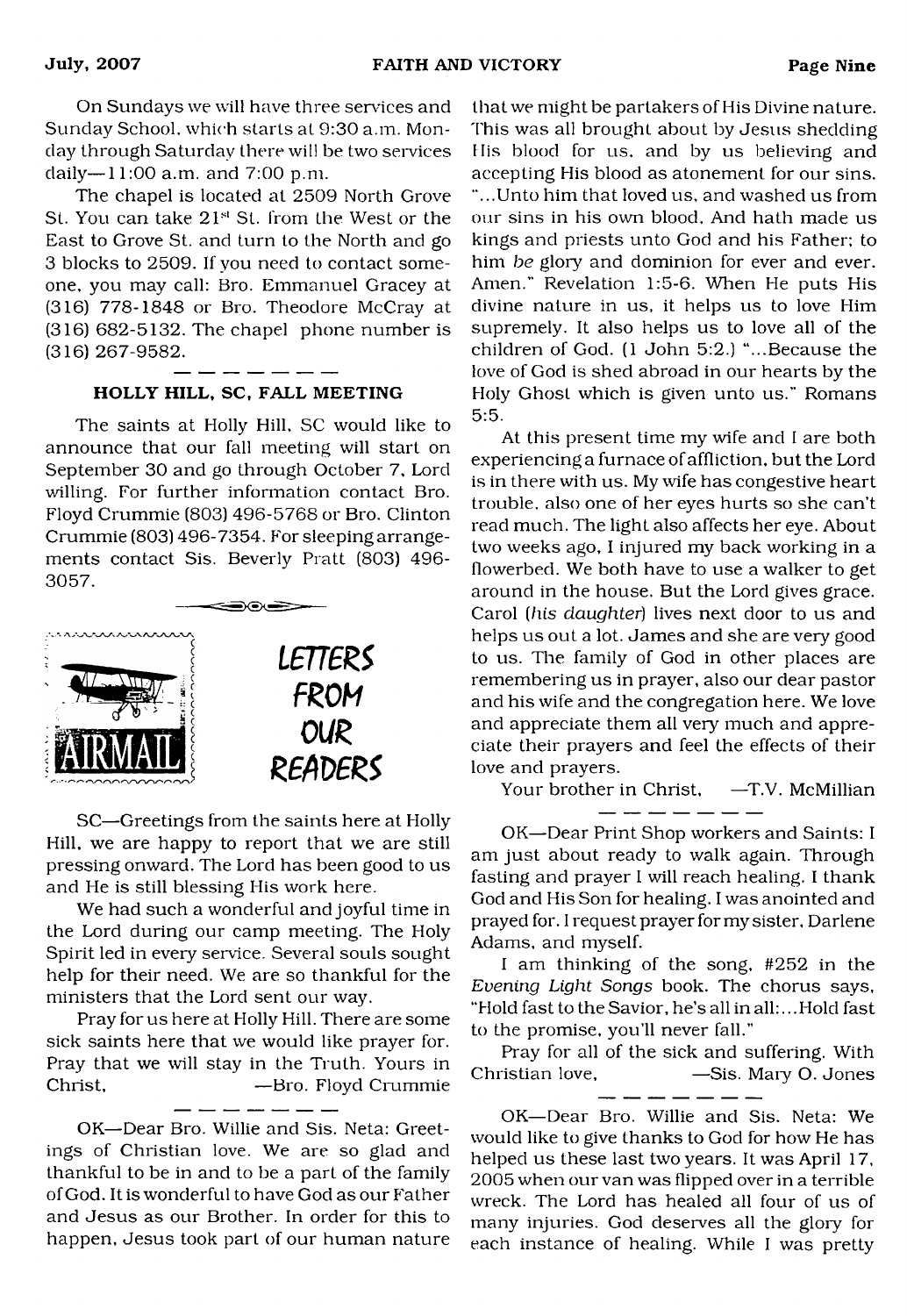much bedfast, the Lord visited me with songs each day and let me know I would not be an invalid. His mighty power worked healing in my kidneys, colon, breast bone, knees, stomach, neck and ears. He did a definite work in my back also, although I am still waiting for the healing to be complete. The Lord has strengthened me to be able to walk two to four miles a day. I'm able to do my household duties, it just takes a little longer. God is a refuge in the storms of life. We desire your prayers that we would be faithful to him. —Bro. Frankie and Sis. Lynne Millis

#### **---------—<SSi€B>— \*-------**

## **Making the Best of Our Opportunity**

#### (Continued from page 3.)

joyfully entertained, but so seldom are taught the truth of God's Word.

What parent, grandparent or caregiver will stop what they are doing when a child tells a lie and take the time to help that child know the significance of being honest? The story is told that President Abraham Lincoln walked five miles to pay back a penny that someone had over paid him. Lincoln knew the importance of honesty because what God's Word said was an important part of his childhood training. President Lincoln walked five miles and today, when transportation is so easy, will parents bother to immediately take a child back to the store when they have brought something home without paying for it? Even parents who are teaching their children to be honest are likely to say, "Let's put this away, and we will take it back to the store when we go again." Is the right lesson learned from this?

It is very sad that so many children are growing up ignorant of what is, and what is not, acceptable to God. We think of the drug addicts, criminals and cannibals as being in gross darkness; but so are the children who do not know their responsibilities before God or the saving grace of Jesus. Who will take the time to teach these children that there are "Commandments" that God requires them to obey? Who will help these children see the truth? Who will help them find forgiveness in Jesus and a clean conscious? Today we have an opportunity to teach the children in our communities, churches and schools. Let us not let this chance be wasted.

Recently I read the book titled *The Pastor's Wife* by Sabrina Wurmbrand, which describes what happened in Romania before freedom was taken from the people. Christian students were not allowed to speak of anything related to

Jesus or the Bible. Among other segregations and rude treatments, the Christian children were expected to attend mandatory school field trips on Sunday mornings to keep them away from church. Disrespect was sharply imposed on Christian parents, pastors and teachers. Similar things that took place in Romania are happening in our country. This year, Rio Linda High School in California suspended students for wearing shirts that had quoted Scripture printed on them. A student attending Oakridge High School in Michigan was reprimanded and sent home for writing "I'm straight" on a piece of tape and putting it on his shirt. Children are gathering attitudes from worldly entertainers, teachers and peers that Christian parents are ignorant. Moreover, many other exalted thoughts against God are acknowledged and given space. Our children are under pressure to be silent about the Truth. How many days do we have left to work for God legally?

Scott Davis, youth manager of Exodus International, said this about our youth being so confused and uncertain as to who they are, "With the growing acceptance of homosexuality among today's youth, the average age for a student to identify themselves as gay is around 13. If we don't pay attention to the youth, we're going to simply lose anything we might protect or gain in this decade." The world sees the need of giving attention to the youth. How much more should we, who are in the light, see it? We must be alert to their needs and take advantage of all the opportunities God gives us to bring understanding to this generation. Are we going to do all we can to reach the children while we have the chance to save them from a life of misery and an eternity in Hell, or are we going to procrastinate and wait for a better day?

Moses relates the story in Deuteronomy chapter one concerning Israel missing the promised land when the spies discouraged the people from going in to possess it. Have we been discouraged because of what other groups are doing, or do we feel that people will not accept God's Way? Do we believe Jesus Who said, "...Lift up your eyes and look on the fields; for they are white already to harvest?" Do we believe the fields are ready to harvest or have we accepted discouragement and, like Israel, refuse to go forward, therefore not reaching the children of this generation? Deep in our hearts, do we feel unable or unwilling to make the sacrifice?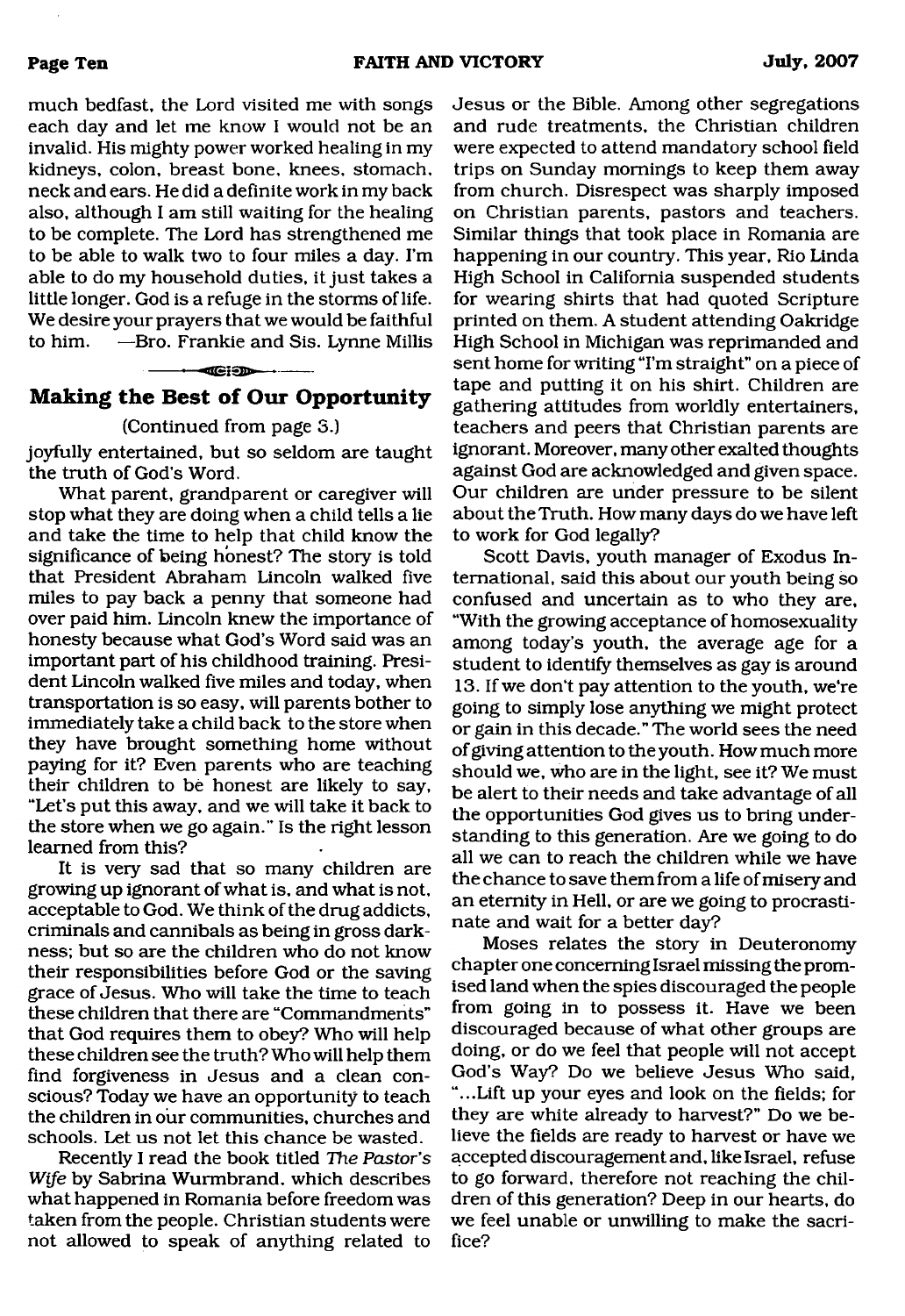Hezekiah said, " $\ldots$  This day is a day of trouble, and of rebuke, and blasphemy: for the children are come to the birth, and *there is* not strength to bring forth." II Kings 19:3. May God give the church strength to bring forth children. Through prayer God equips us with His love, kindness, wisdom and anointing. His Spirit also prepares the heart of those to whom He sends us.

The opportunity is ours. Let us make the space in our lives to utilize it!!

# <span id="page-10-0"></span>**Take Off Your Glasses**

### **By Sis. Connie Sorrell**

I like to cook in a clean kitchen. So the rule is to leave the kitchen clean after each meal in hopes that it will stay clean until the next time I need to cook.

One Saturday, while the men were outside mowing and doing yard work, I was in the kitchen, on my hands and knees, cleaning. I took extra time hand mopping the floor to get the comers and base boards clean. Finally, I stood up and smiled as I looked across my white tile floor. Oh, it smelled so fresh!

Glancing at the clock, I realized I needed some things at the grocery store before suppertime. On my way to the car, I noticed how nice the yard looked.

"You all are doing a great job!" I called to my husband as he passed by me on the riding lawn mower. He smiled and waved to me as I drove away.

Some time later, I drove into the driveway and again admired the yard. The guys appreciated the compliments, but they had food on their minds.

"When will supper be ready?" "We are getting hungry."

"Help me carry in the groceries and I will have supper ready in a little while," I replied. They carried in the groceries all right, and it was then that I noticed little bits of cut grass all over my white tile floor. They carried it in on their pant legs because they took off their shoes at the door.

"Oh, I don't have time to sweep this floor again!" I fumed to myself. "Why couldn't they be more careful! They didn't even notice the floors were clean!"

As a wave of self-pity swept over me, a thought came into my mind: "Take off your glasses!" I took off my glasses and the bits of grass on the floor disappeared. "Now get busy making supper for those hungry men who have been working to make the yard look nice." So I got out a skillet and pans and began to cook while I put away groceries. Soon I forgot there was any grass on the floor.

As soon as the family came in, we gathered around the table to eat. The food disappeared fast and the visiting was pleasant.

"Thanks for the supper. Mom."

"It was good—thanks, Mom!"

I was glad I had hurried to make supper and we cleaned the kitchen in quick time, too. That night I began to think about the command: *UTAKE OFF YOUR GLASSES*/"

If I had continued to see that grass on the floor, I would have done three things:

1. Got the broom out and swept the floor clean before making supper.

2. Scolded the boys for bringing in the grass on their pant legs.

|                    | FAITH AND Order Blank VICTORY<br>\$5.00 PER YEAR (11 Issues)                                                                  |                                                                                          |
|--------------------|-------------------------------------------------------------------------------------------------------------------------------|------------------------------------------------------------------------------------------|
| CTORY<br>$\bar{z}$ | Mail this form to start or renew your own<br>subscription $-$ give a friend a gift $-$<br>or do both! It only takes a minute. | FAILH ND VICTO NA ANTH AND VICTO RAILH AND NOTO NA FAILH AND VICTO NA FAILH AND VICTO RA |
| VICTORY FAITH AND  | Your Name                                                                                                                     |                                                                                          |
| City_              | $S$ tate $\_\_\_$ Zip $\_\_\_\$                                                                                               |                                                                                          |
| <b>QNY</b>         | Start or renew my<br>Faith and Victory subscription.<br>Send a 1-year gift subscription<br>to the person named below:         |                                                                                          |
| AND VICTORY FAITH  | Gift to_                                                                                                                      |                                                                                          |
|                    | Address <sub>____</sub><br>$City$ State $\_\_$ State $\_\_$                                                                   |                                                                                          |
|                    | Mail Order Blank and remittance to:                                                                                           |                                                                                          |
|                    | <b>Faith Publishing House</b>                                                                                                 |                                                                                          |
| FAITH              | P.O. Box 518<br>Guthrie, OK 73044<br>7/07                                                                                     |                                                                                          |